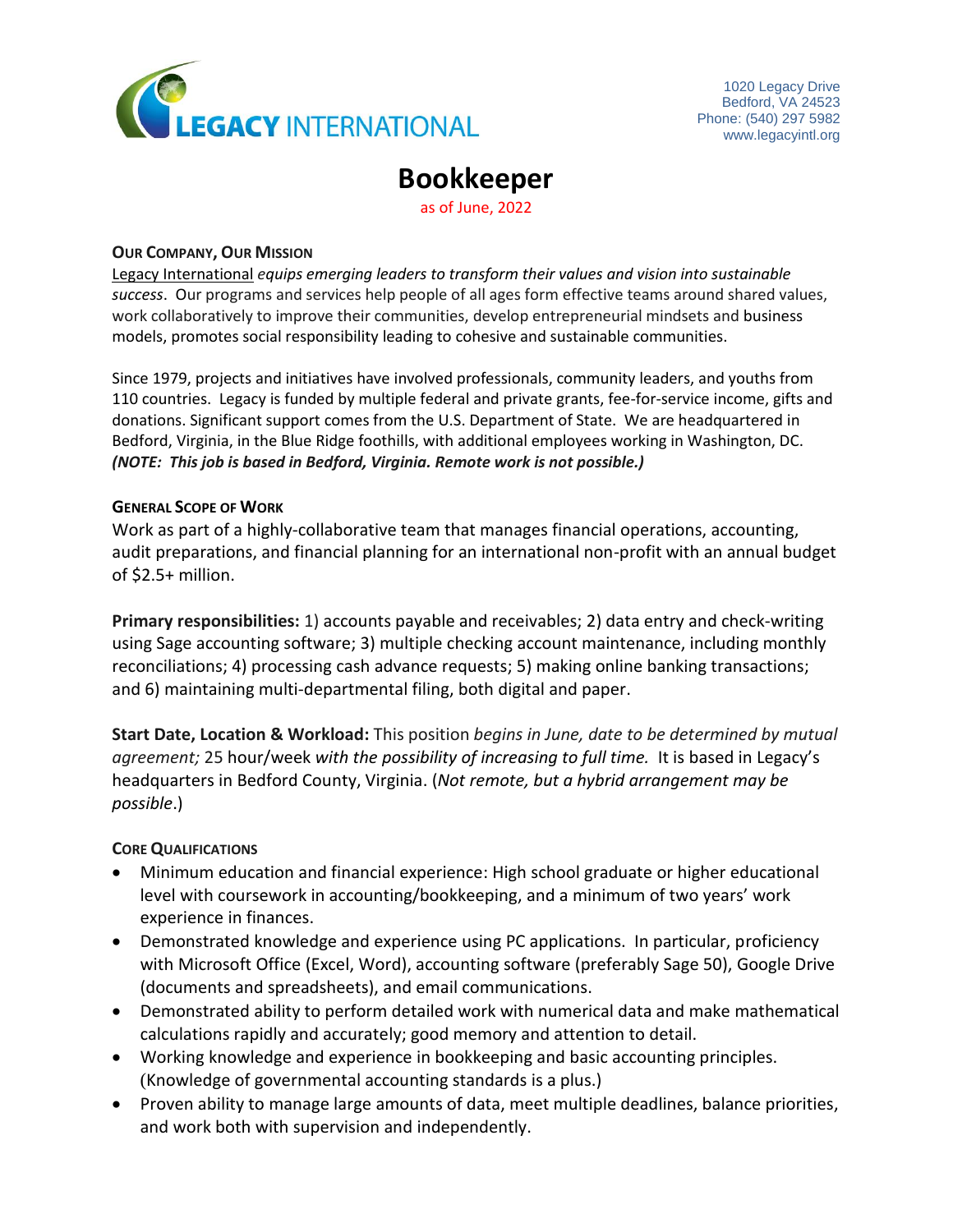- Experience handling and reconciling cash
- Ability to remember and comply with various standard procedures
- Good communications (verbal and written), human relations, and problem-solving skills.
- Proven capacity for maintaining confidentiality.
- Flexible; enjoys working independently and able to work productively in a team with people of many backgrounds and nationalities.
- Legible handwriting.
- Fluency in written and spoken English.
- Lives within commuting distance of Legacy International's Bedford, Virginia office (or willing to relocate within commuting distance).
- U.S. citizen or U.S. permanent residency with valid work authorization.
- *Is fully vaccinated against COVID.* (For those unable to be vaccinated, medical exemptions will be considered.)
- Physical ability to stoop, kneel, bend, use a computer and other office equipment, and perform light lifting.

**REPORTS TO**: Assistant Grants Manager

## **OVERVIEW OF TASKS**

- 1. Prepare and completing payable transactions using appropriate authorization forms and payment processes, including check writing, online transactions, and a limited amount of cash disbursements. Payables may include
	- Payments to venders
	- Credit card invoice processing
	- Reimbursements to employees
	- Dividing invoices for payment among various departments
	- Supporting tasks related to payroll and benefits processing
- 2. Monthly reconciliation of 12-15 checking accounts against bank statements using Sage software
- 3. Receiving and processing expense receipts from staff in various locations via both email and hard copy; uploading documentation to DropBox and other on-line
- 4. Maintain a complete set of paper files for each account (vendor, contracts, source docs, etc)
- 5. Prepare and issue international wire transfers as needed
- 6. Start-up routines for new fiscal years, and new grant and contract accounts, including updating purchase authorization forms and other forms; setting up filing systems
- 7. Assist in on going, year-round preparation of documents for annual financial audit
- 8. Process and prepare cash advances requests for program teams, packaging money envelopes and follow through on receipting and re-deposits
- 9. Assists with other general Financial Office tasks as needs arise.
- 10. May assist with tuition payment receipts and billing.

# **OUR CULTURE**

Legacy International has a successful 40+ year track record delivering high quality training programs for thousands of people around the world, with ongoing coaching and mentoring from our dynamic team. Our culture is built on the universal values all of our programs are modeled after, including collaboration, respect, inclusion, innovation, and flexibility. This